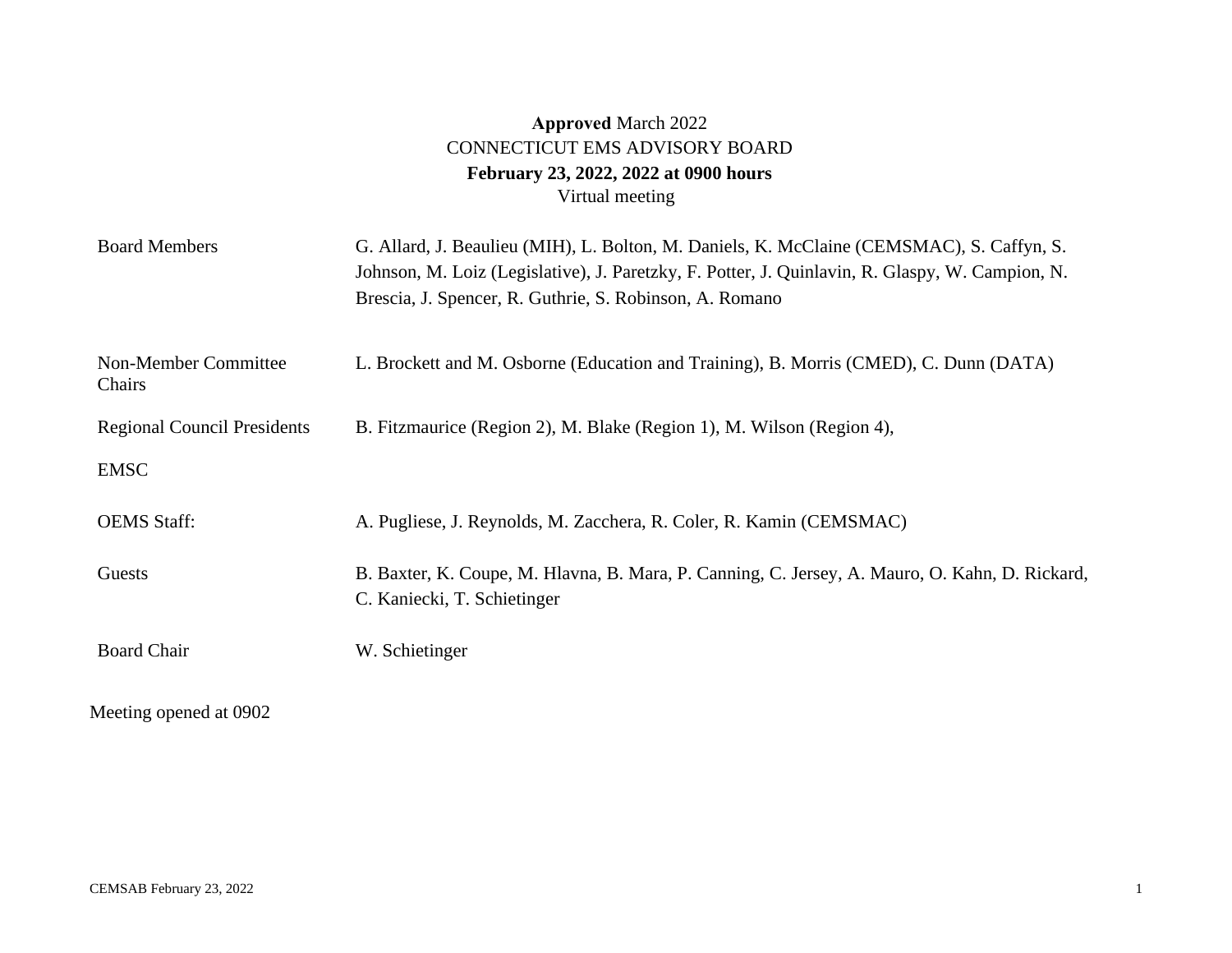| <b>TOPIC</b>                                        | <b>DISCUSSION</b><br><b>LED BY:</b> | <b>DISCUSSION</b>                                                                                                                                                                                                                 | <b>ACTION</b>                                                                                                    |
|-----------------------------------------------------|-------------------------------------|-----------------------------------------------------------------------------------------------------------------------------------------------------------------------------------------------------------------------------------|------------------------------------------------------------------------------------------------------------------|
| Moment of Silence for Lost<br><b>EMS</b> Providers  | S. Johnson                          | Linda Rogers - Rocky Hill<br>$\bullet$<br>Richard Larsen - Clinton<br>$\bullet$<br>Charles O'Donnell - Essex                                                                                                                      | None required.                                                                                                   |
| <b>Meeting Minutes from</b><br>January 2022.        | W. Schietinger                      | • Accepted as written.                                                                                                                                                                                                            | Motion to accept January 26,<br>2022 minutes<br>$1st$ F. Potter and $2nd$ M. Blake<br>Motion passed unanimously. |
| Public comment                                      |                                     | No comments.<br>$\bullet$                                                                                                                                                                                                         |                                                                                                                  |
| Presentation                                        |                                     | <b>Bruce Baxter</b> - reviewed his discussion with<br>$\bullet$<br>Senator Osten regarding EMS labor concerns,<br>financial crisis, EMS / healthcare concerns,<br>EMS/Medicare rates, importance of standing as a<br>united front | Legislative & Steering<br>Committees to work on talking<br>points.                                               |
| Chair's Report                                      | W. Schietinger                      | Review of CEMSAB Annual Report<br>$\bullet$<br>Updated Member list and roles and constituents<br><b>Committee Secretary Position discussion</b>                                                                                   |                                                                                                                  |
| OEMS, written report<br>submitted for February 2022 | R. Coler                            | • Discussion of February written report.<br>Discussion of equipment sites<br>$\bullet$<br>• Heartsafe renewals are declining                                                                                                      | None                                                                                                             |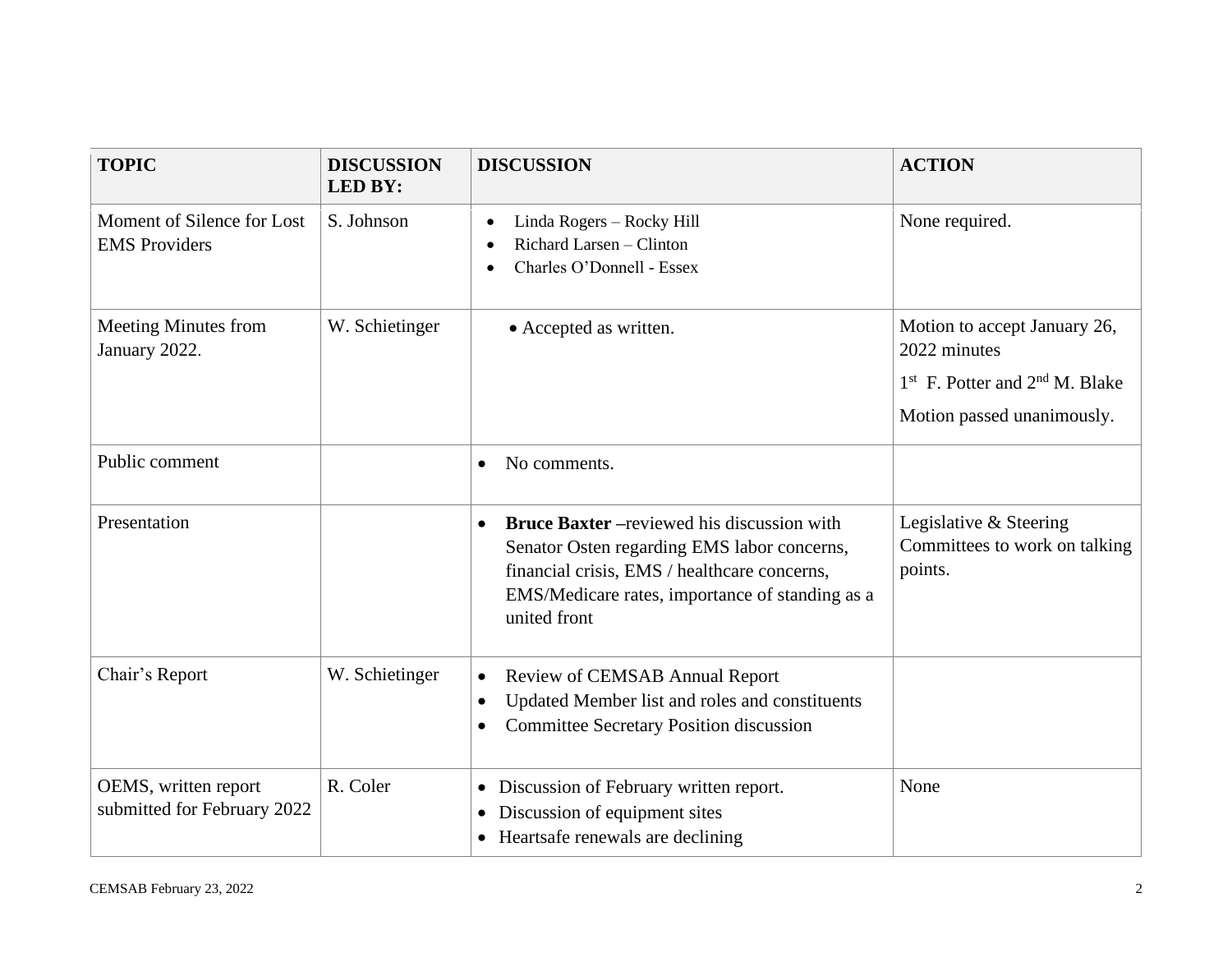| <b>TOPIC</b>                       | <b>DISCUSSION</b><br><b>LED BY:</b>                        | <b>DISCUSSION</b>                                                                                                                                                                                                                                                                                                                                                                            | <b>ACTION</b>  |
|------------------------------------|------------------------------------------------------------|----------------------------------------------------------------------------------------------------------------------------------------------------------------------------------------------------------------------------------------------------------------------------------------------------------------------------------------------------------------------------------------------|----------------|
|                                    |                                                            |                                                                                                                                                                                                                                                                                                                                                                                              |                |
| <b>EMSC</b> Report.                |                                                            | $\bullet$ No report                                                                                                                                                                                                                                                                                                                                                                          |                |
| <b>Breakout Session</b>            |                                                            | • None.                                                                                                                                                                                                                                                                                                                                                                                      | None required. |
| <b>Committee Reports</b>           |                                                            |                                                                                                                                                                                                                                                                                                                                                                                              |                |
| CEMSMAC, Jan. minutes<br>submitted | R. Kamin, K.<br>McClaine,<br>February minutes<br>submitted | • Met in Feb, discussion of distributed minutes<br>• Protocols have been finalized; summary of changes<br>has been distributed. Will be sent to<br>Commissioner for final approval<br>• IFT will have a separate line in protocol; continue<br>to work on, first set was sent to committee for<br>approval<br>MEL discussion; asked for final submission<br>• New CARES Rep. Shauna McCauley |                |
| <b>CMED</b> and SIEC<br>Committee  | B. Morris,<br>January minutes<br>submitted                 | January minutes were distributed; also met in Feb.<br>$\bullet$<br>Discussion of equipment needs; 911 fund<br>$\bullet$<br>Mobile app technology discussion<br>$\bullet$<br>Still at low to minimum staffing<br>$\bullet$<br>• Working on goals and annual report                                                                                                                            | None required  |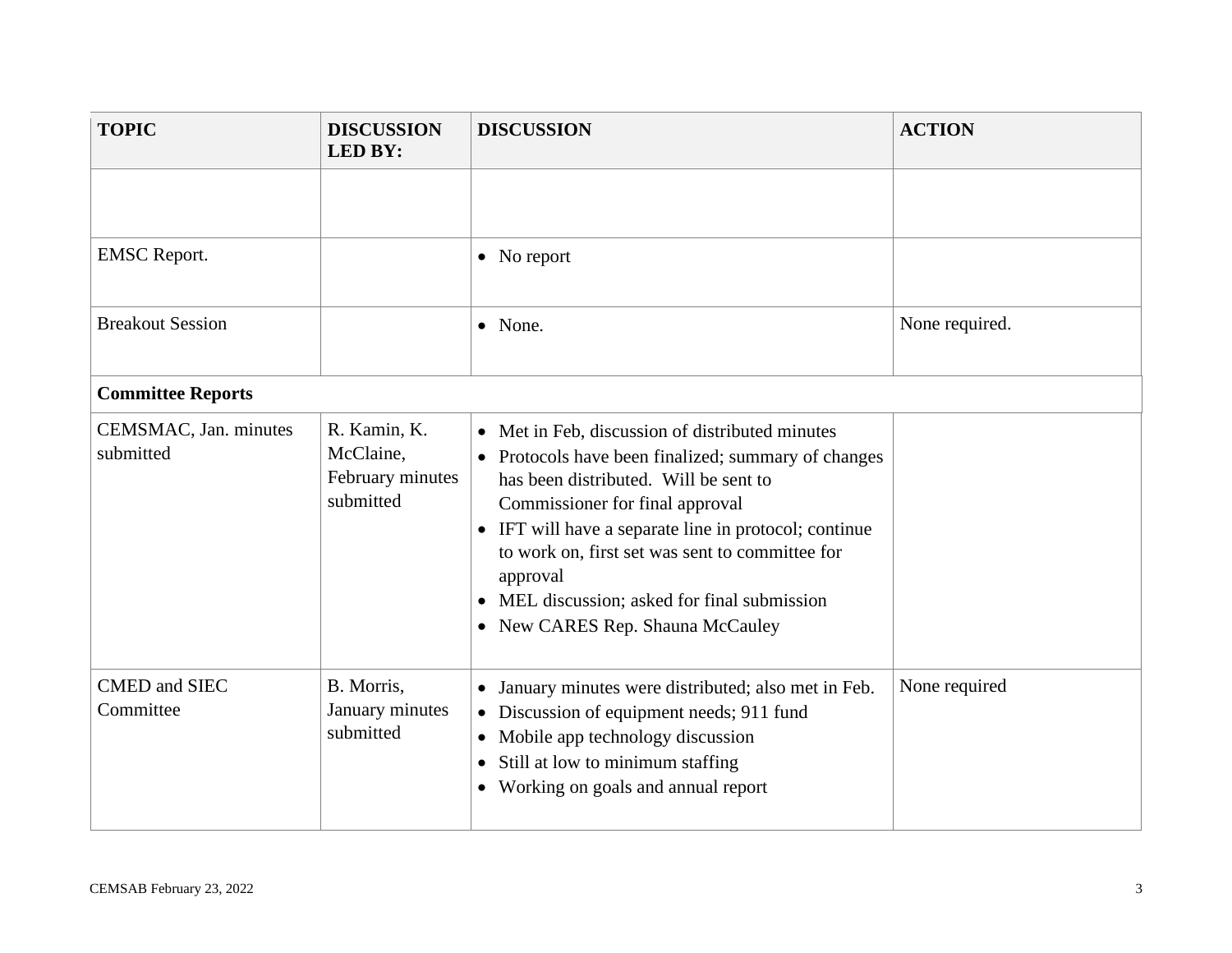| <b>TOPIC</b>                               | <b>DISCUSSION</b><br><b>LED BY:</b>             | <b>DISCUSSION</b>                                                                                                                                                                                                                                                                                                  | <b>ACTION</b>              |
|--------------------------------------------|-------------------------------------------------|--------------------------------------------------------------------------------------------------------------------------------------------------------------------------------------------------------------------------------------------------------------------------------------------------------------------|----------------------------|
| Council of Regional<br>Presidents (CORP)   | W. Fitzmaurice,<br>January minutes<br>submitted | • Discussion of distributed minutes<br>• 2021 annual report was submitted<br><b>EMS</b> Guidebook discussion<br>2021 EMS awards held at EMS Pro Conference,<br>Nominations will be open March 1 <sup>st</sup> and open until<br>Sept 1 <sup>st</sup> . 2022 Awards ceremony will also be held<br>at EMSPRO in Oct. | https://ctemscouncils.org/ |
| Data Committee                             | C. Dunn, Jan. and<br>Feb. minutes<br>submitted  | • Brief discussion of submitted minutes                                                                                                                                                                                                                                                                            | None required              |
| <b>Education and Training</b><br>Committee | L. Brockett,<br>January minutes<br>submitted    | • Met in Jan/Feb<br>• New secretary nominated<br>• ALS/BLS protocol work                                                                                                                                                                                                                                           | None required.             |
| <b>Health and Wellness</b><br>Committee    | January minutes<br>submitted                    | • Review of minutes<br>• Resiliency Training will be held Late Spring,<br>location TBD<br>• May $13th 1st$ annual Health & Wellness symposium<br>located at Midstate                                                                                                                                               |                            |
| Legislative Committee,                     | M. Loiz                                         | • Discussion of January meeting<br>Still working on strategic plan<br>$\bullet$<br>• Working on Best practices for communicating<br>legislative maters                                                                                                                                                             | None required              |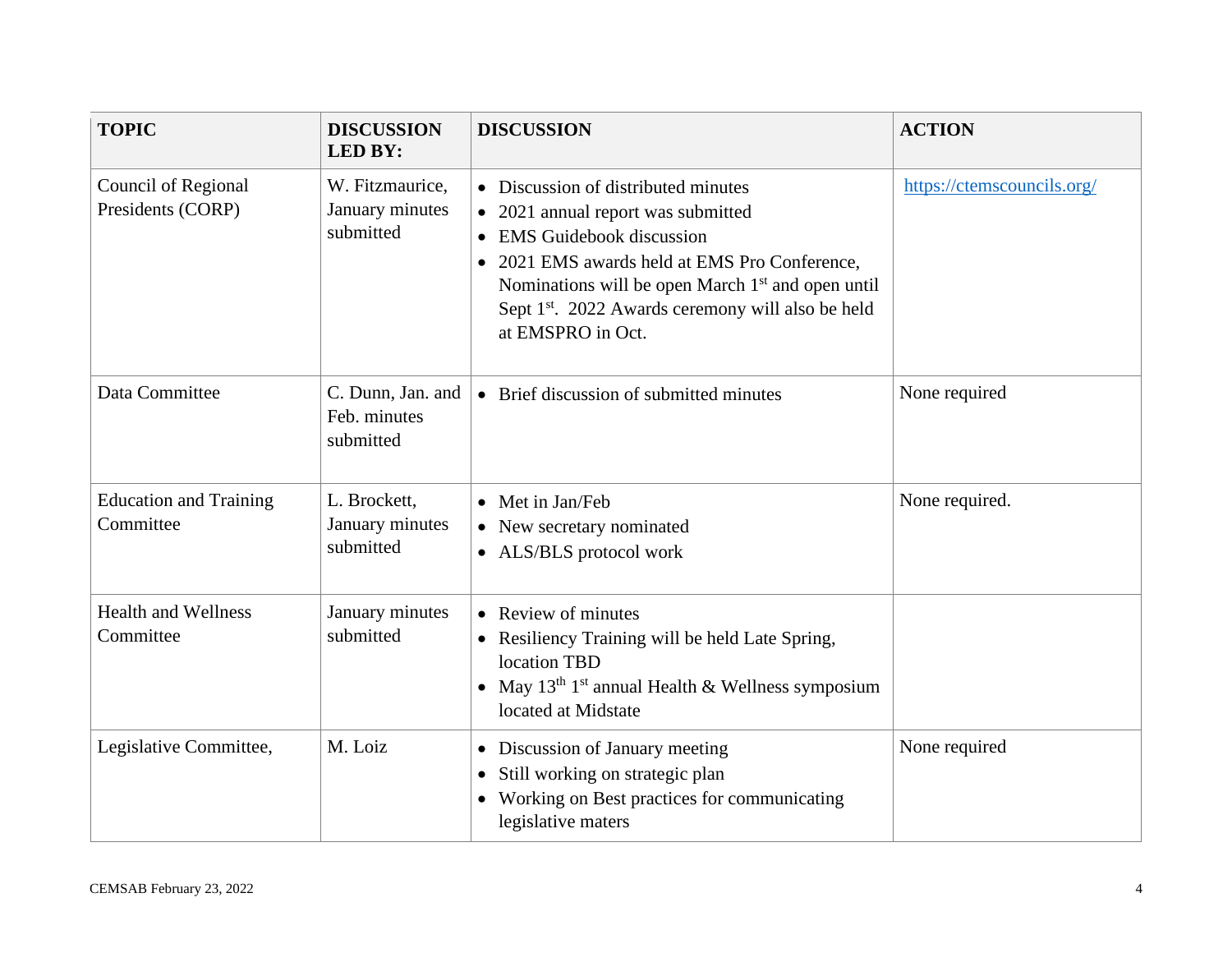| <b>TOPIC</b>                                                | <b>DISCUSSION</b><br><b>LED BY:</b>          | <b>DISCUSSION</b>                                                                                                                                                                                                                                                           | <b>ACTION</b>                                                                                                                  |
|-------------------------------------------------------------|----------------------------------------------|-----------------------------------------------------------------------------------------------------------------------------------------------------------------------------------------------------------------------------------------------------------------------------|--------------------------------------------------------------------------------------------------------------------------------|
|                                                             |                                              | • Will have better idea of bills submitted by next<br>meeting<br>• R. Coler discussion regarding bill with OEMS<br>legislative language change specifically to<br>transports to alternate destinations for pediatric pts<br>with behavioral health needs; and OEMS funding. |                                                                                                                                |
| Mobile Integrated<br><b>Healthcare Committee</b>            | J. Beaulieu,<br>January minutes<br>submitted | • Brief discussion of January minutes<br>• Discussion about committee reaching out to Mass.<br>DPH regarding their MIH programs.                                                                                                                                            | Next meeting February 24 <sup>th</sup> .                                                                                       |
| Nominating and<br>Membership Committee                      | J. Beaulieu                                  | • Open position of CEMSAB board secretary<br>• M. Loiz has submitted resume and letter of<br>interest; introduced himself and presented<br>qualifications<br>• Nominations opened to floor $-$ no nominations<br>brought forward.                                           | Motion to nominate Mike Loiz<br>as CEMSAB board secretary<br>$1st$ J. Beaulieu and $2nd$ F. Rosa<br>Motion passed unanimously. |
| Regional Preparedness and<br><b>Collaboration Committee</b> | J. Reynolds<br>February minutes<br>submitted | • Discussion of February meeting minutes<br>• Working on leadership guide<br>• Strike Team Discussion<br><b>CEMSAB Annual Report</b><br>$\bullet$<br>$\bullet$ Goals for 2022                                                                                               |                                                                                                                                |
| <b>Trauma Committee</b>                                     |                                              | • No update                                                                                                                                                                                                                                                                 |                                                                                                                                |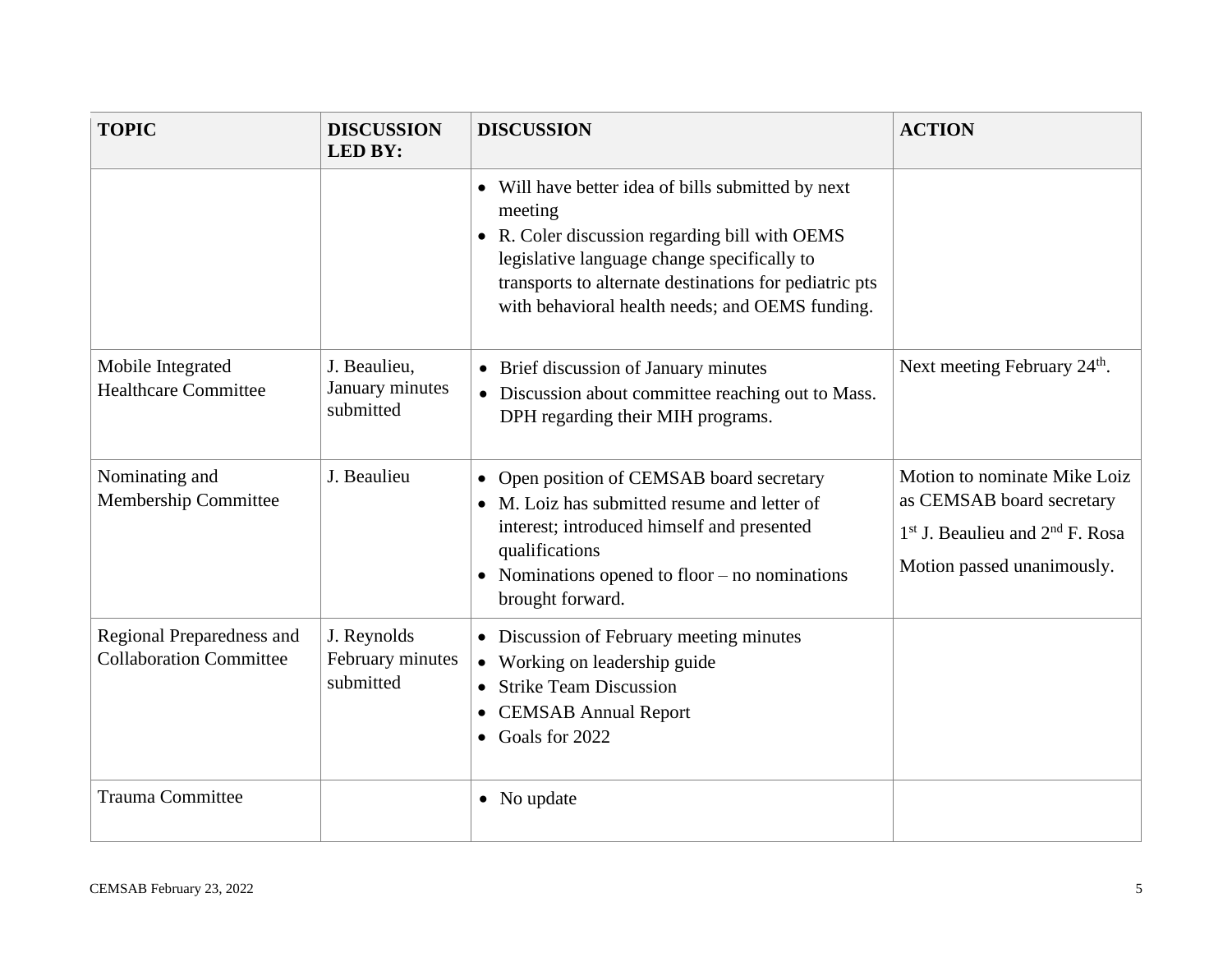| <b>TOPIC</b>        | <b>DISCUSSION</b><br><b>LED BY:</b> | <b>DISCUSSION</b>                                                                                                                                                                                                                    | <b>ACTION</b>                                                                                                                                                                                           |
|---------------------|-------------------------------------|--------------------------------------------------------------------------------------------------------------------------------------------------------------------------------------------------------------------------------------|---------------------------------------------------------------------------------------------------------------------------------------------------------------------------------------------------------|
| <b>Action Items</b> | W. Schietinger                      |                                                                                                                                                                                                                                      |                                                                                                                                                                                                         |
| <b>Old Business</b> | W. Schietinger /<br>G. Allard       | • EMS concerns regarding LE direction on scene of<br>certain medical calls<br>*R. Glaspy discussed survey challenges; looking to<br>limit to 10 questions<br>*EMS World article distributed to board and<br>discussed<br>*Next steps | R Glaspy reaching out to<br>$\bullet$<br>EMS prov who are in LE<br>to poss create a panel<br><b>B</b> Schietinger to discuss<br>$\bullet$<br>with Chair of CT Police<br><b>Commissioner Association</b> |
| <b>New Business</b> |                                     | • Lights & Siren position statement                                                                                                                                                                                                  | Place L&S responses on<br>$\bullet$<br>agenda for March.<br>Possible action to support<br>industry position<br>statement<br>Develop talking points for<br>services and municipal<br>leaders             |
| <b>Next Meeting</b> | March 23, 2022                      | Virtual meeting.                                                                                                                                                                                                                     |                                                                                                                                                                                                         |
| Adjournment         | 10:40 AM                            |                                                                                                                                                                                                                                      | $1st$ M Blake<br>$2nd$ F Rosa                                                                                                                                                                           |

Respectively submitted by: Angela Pugliese, OEMS [angela.pugliese@ct.gov](mailto:angela.pugliese@ct.gov)

## **EMS Advisory Board Upcoming Meeting Schedule:**